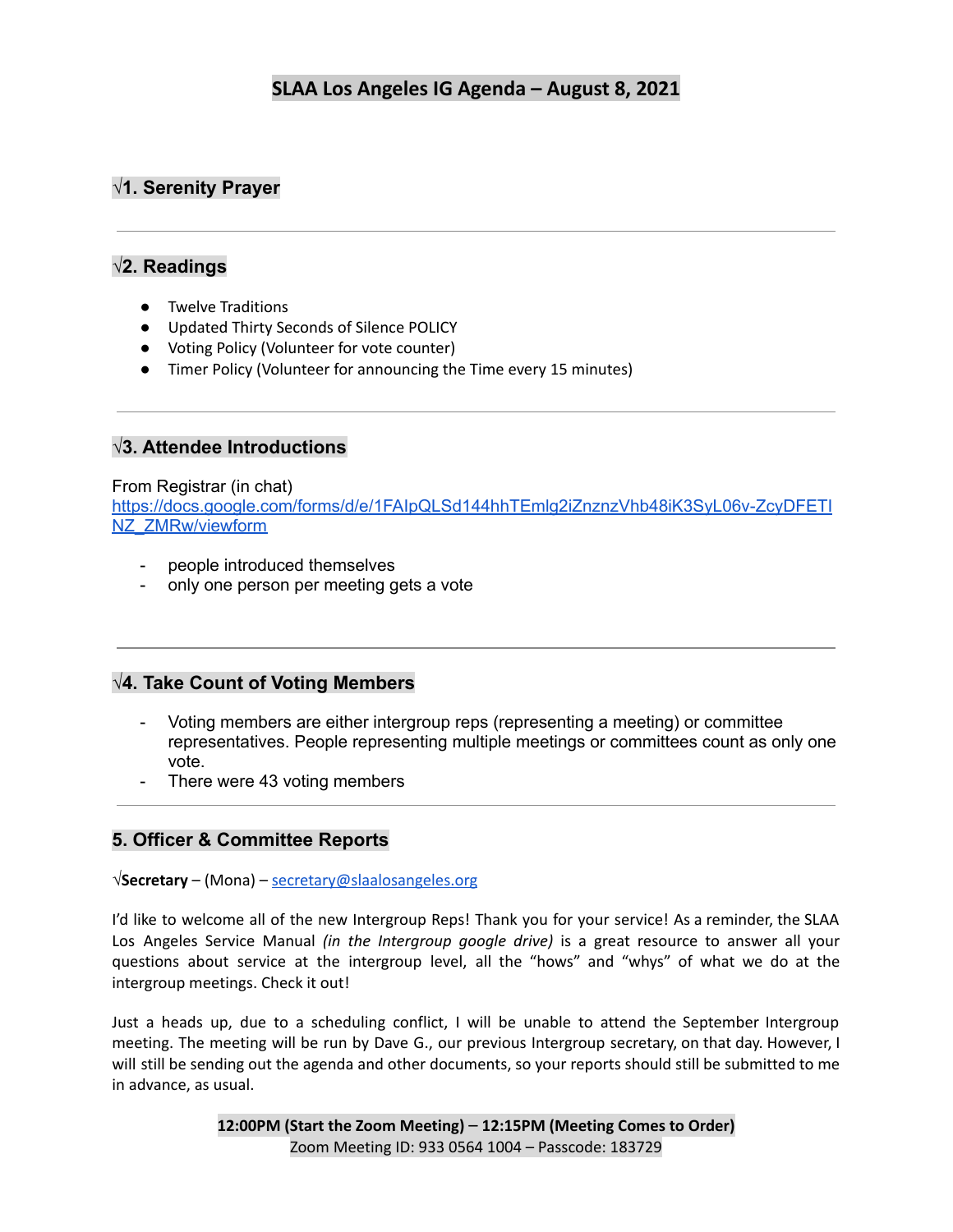Lastly, the following month, beginning in October, I'd like to get started with the elections for Intergroup officers for next year. Many of you already know what an arduous task that can be (we have over 25 positions to fill!), so I'd like to try to streamline the process as much as possible. Please start thinking now about what positions you might like to take and/or who you might want to nominate. More info will be coming soon!

**√Record Keeper** – (Katie)

*See last month's minutes in Google Drive Intergroup folder.*

*Marsian is filling in*

**√Treasurer (DeTria)**

*See detailed report in Reports folder.*

# JULY TREASURY REPORT

#### **BEGINNING BANK BALANCE \$24,897.40**

|               | <b>JULY INCOME</b> |            |          |            |
|---------------|--------------------|------------|----------|------------|
|               | Intergroup         | <b>FWS</b> | H&I      | Literature |
| Monthly Total |                    |            |          |            |
|               | \$7,460.51         | \$194.23   | \$134.03 | \$1,333.46 |
| \$9,122.23    |                    |            |          |            |

JULY EXPENSES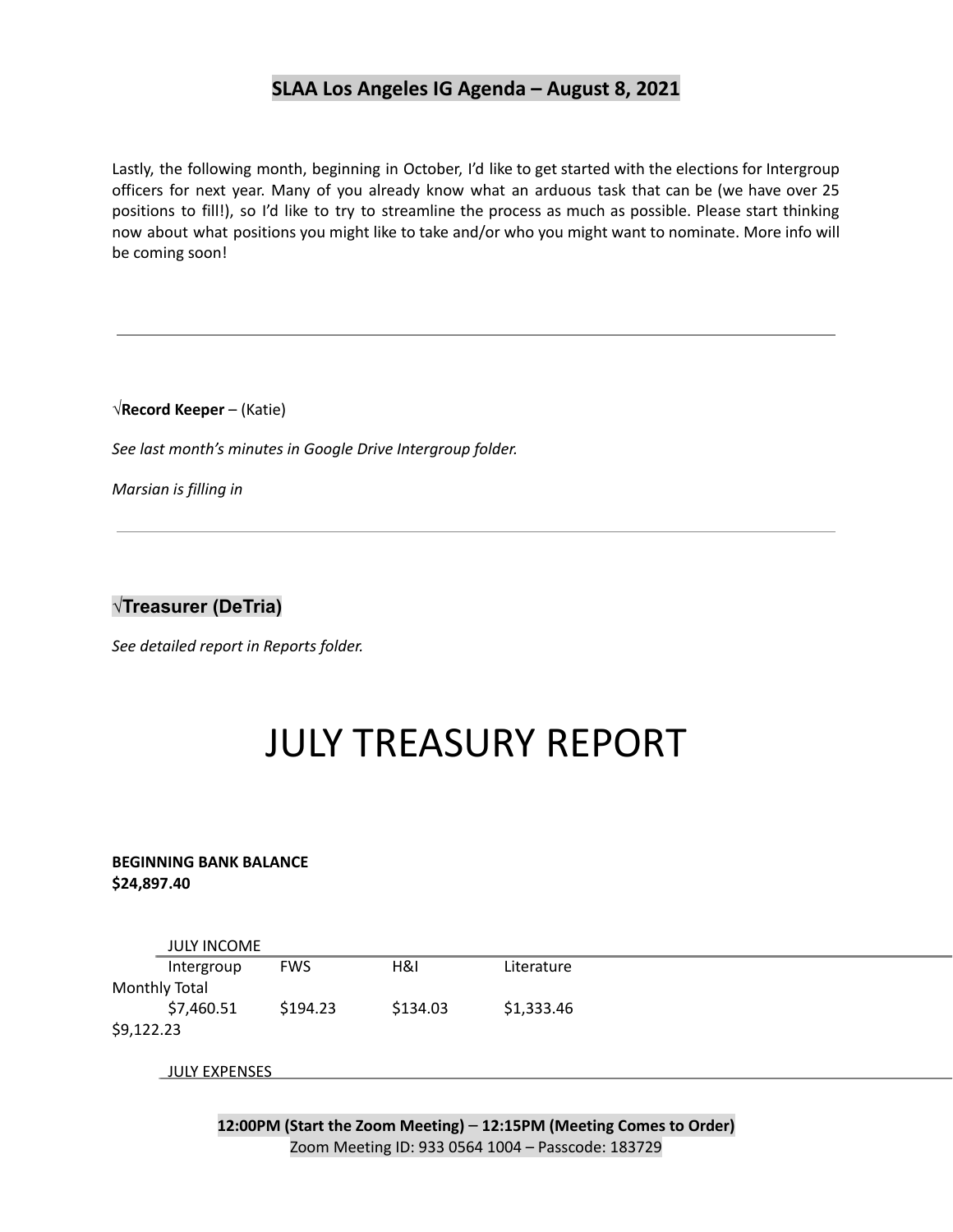|               | CA Assoc. | <b>FWS</b> | ABM        | Lit Purchase | Zoom     | Other      |
|---------------|-----------|------------|------------|--------------|----------|------------|
| Expense Total |           |            |            |              |          |            |
|               | -\$75.00  | $-5141.15$ | $-5190.00$ | -\$452.50    | -\$16.34 | $-5243.45$ |
| $-51,118.44$  |           |            |            |              |          |            |

#### **ENDING BANK BALANCE \$32,901.21**

t up an Amazon donation button as an option to chose SLAA Los Angeles

#### **√Bottom Line Editor – (Jamie)**

To distribute printed copies of The Bottom Line at your in-person meeting(s), email your request

to bottomline@slaalosangeles.org.

The August/September 2021 publication is in the IG google drive flyers folder. Share this digital copy at your virtual meetings.

#### **√Meeting Registrar – (Dave)**

*See separate report in Reports folder, with instructions for getting new in-person meetings listed, plus an up-to-date list of ALL current in-person meetings!*

*[https://drive.google.com/file/d/1wv3eaPfbNZSAUySGFOp5o\\_STQIyzgY3N/view?usp=sharing](https://drive.google.com/file/d/1wv3eaPfbNZSAUySGFOp5o_STQIyzgY3N/view?usp=sharing)*

There's 27 meetings happening in person, Woodland Hills has been temporarily suspended

**Virtual Meeting Registrar** – (Matt)

No report submitted.

 $\sqrt{}$  **Phone Line** – (Kev)

there were 8 or so calls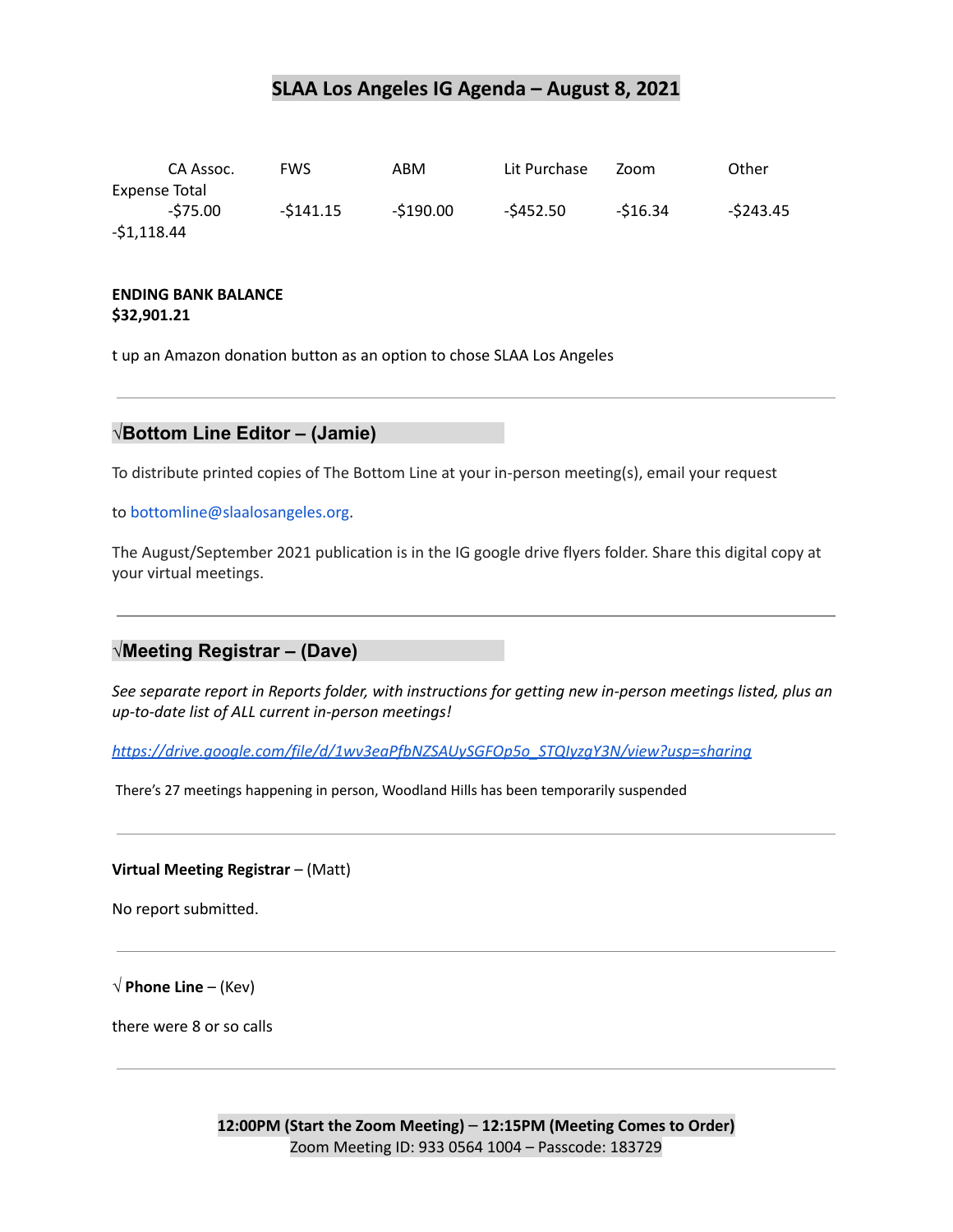## **√Literature – (Claire)**

Total literature stock: \$8057.65

In the last 30 days we've sold: \$1521.35 We have 86 different items for sale

We have 2558 items total in stock

LIT. REPS. - I have a suggestion to improve literature sales, if you do not already, maybe try highlighting one piece of literature you like in your announcement and then of course always sharing the link in the chat to our order page slaalosangeles.org/order. Thanks!

THE MORE YOU KNOW: We buy in bulk for max discount and our Intergroup covers taxes and shipping so In-Person literature is the best deal if you live in LA, but you can still always buy directly

from slaafws.org where there are more items like audio converted literature options, or all the spanish literature (that we in LA Intergroup do have for free available upon request,

email literature@slaalosangeles.org if you would like some).

\*I have heard some Amazon options being announced but I am not sure that they should be suggested?

Attached is a literature inventory pdf of our current stock, the 2021 quarterly(April-July) and July only .cvs reports.

There were some questions about chip distribution and amazon

Link to Literature Cost and Inventory Value 8.8.21

https://drive.google.com/file/d/12HBFAqY5wGpMMAqo8tyWVkTCco-5PlHN/view?usp=sharing

## **√ Journal Rep – (Lisa)**

Position needs to be filled

Journal question of the day regarding pink clouds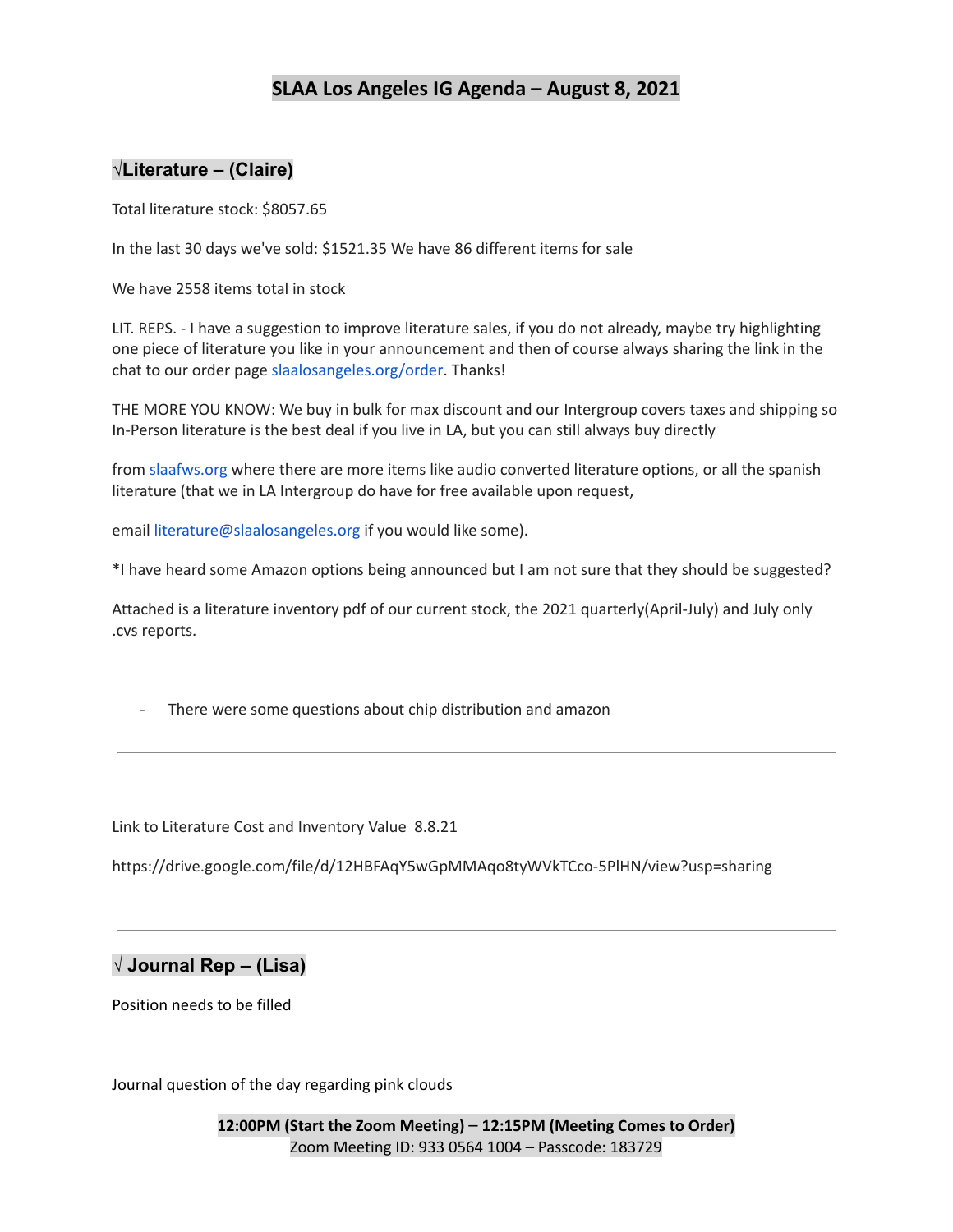#### **√ Webmaster – (Jayk)**

submitted orally:

there is a new spreadsheet of in person meetings

[https://docs.google.com/document/d/1r3mh7yCON8xkKxTwPN9l0cJ3T5z5k\\_MCx3LkjJmWwek/](https://docs.google.com/document/d/1r3mh7yCON8xkKxTwPN9l0cJ3T5z5k_MCx3LkjJmWwek/edit?usp=sharing) [edit?usp=sharing](https://docs.google.com/document/d/1r3mh7yCON8xkKxTwPN9l0cJ3T5z5k_MCx3LkjJmWwek/edit?usp=sharing)

#### **√Workshops & Retreats – (Gil)**

The SLAA Los Angeles Workshops & Retreats Committee Presents: BUILDING PARTNERSHIPS

'...we came to find intimacy with ourselves, intimacy with God, and then intimacy with others.'

Saturday, September 18th from 1:00 to 4:00PM (PST) via ZOOM

\*FREE to Attend; Workshop opens @ 12:45pm & starts promptly @ 1:00pm (PST)

Our Basic Text suggests that a major sign of recovery is the ability to form trusting 'partnerships' with ourselves, God, and with others. However, fear, resentment and our character defects can undermine this task. Join members of SLAA as we explore barriers to healthy relationships. There will be a speaker on each topic and each speaker will be followed by small group discussions. The workshop won't focus on building primary-exclusive partnerships but rather on the daily relationships we have with ourselves, God, and with others.

For more information: contact your Intergroup Rep or gglind@yahoo.com or gilh.recovery@gmail.com

ZOOM Meeting ID: 843 0633 4257 Password: wrkshp4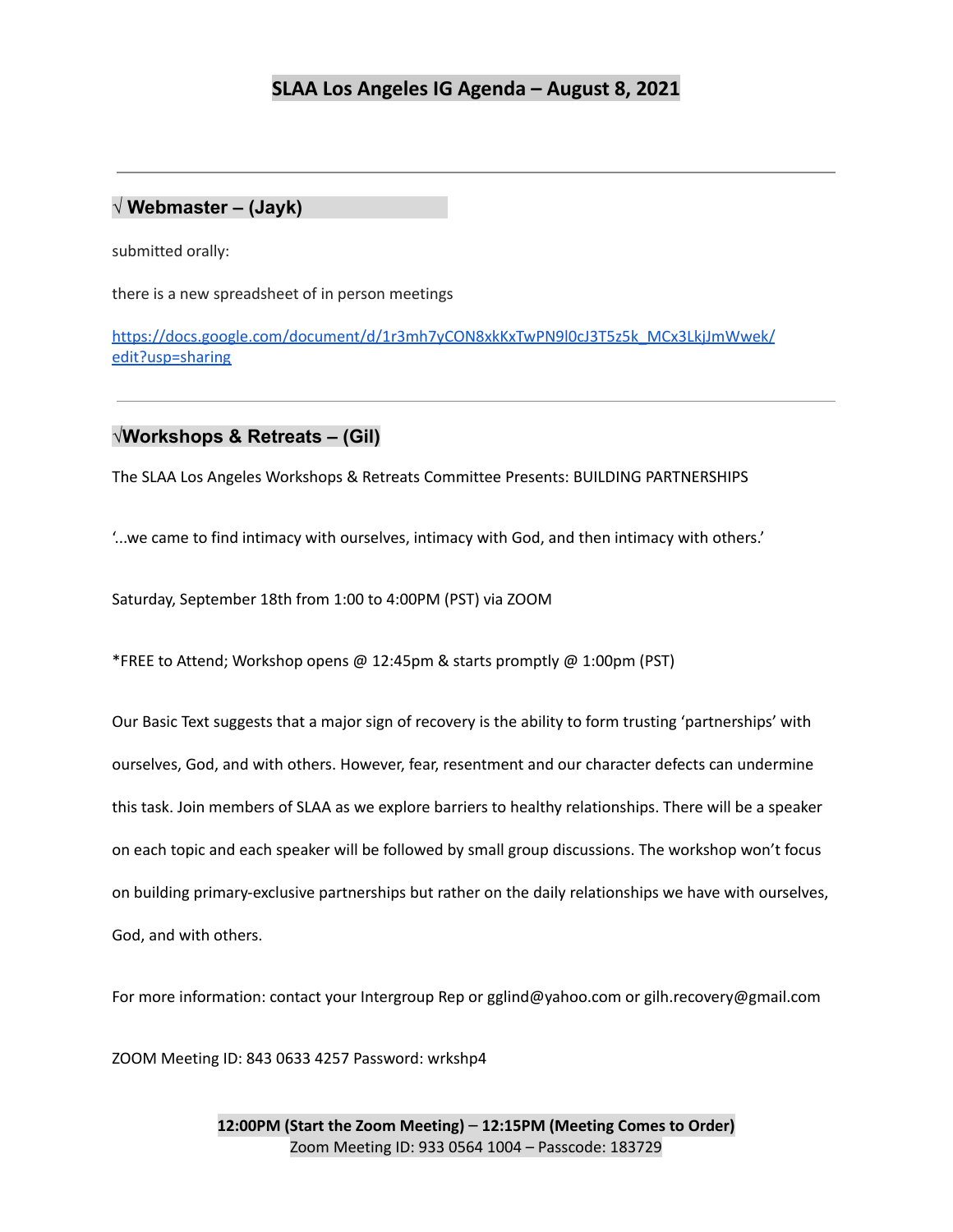## **√H&I Committee – (Rachel W, and Rachel in a car)**

There were 2 Rachels representing H&I

oral report

check the flyer in the drive folder <https://drive.google.com/file/d/1N6T0rB9dQ4rNKWjWFjc8KMFSvgnEThfo/view?usp=sharing>

SLAA H&I COMMITTEE MEETING on ZOOM Time: This is a recurring meeting Every 2nd Sunday at 2:00 PM after intergroup

Join Zoom Meeting https://us02web.zoom.us/j/87972190670?pwd=aVgyUHpGZGFOSEdKN091aWQrRkJQZz09

Meeting ID: 879 7219 0670 Passcode: Service

# **√Noah**

may submit a written report

## **√ Speaker List Keeper – (Matthew)**

no report

12 inquiries for volunteer speakers, 6 people requesting list, look at flyers folder

## **Literature Copier – (open)**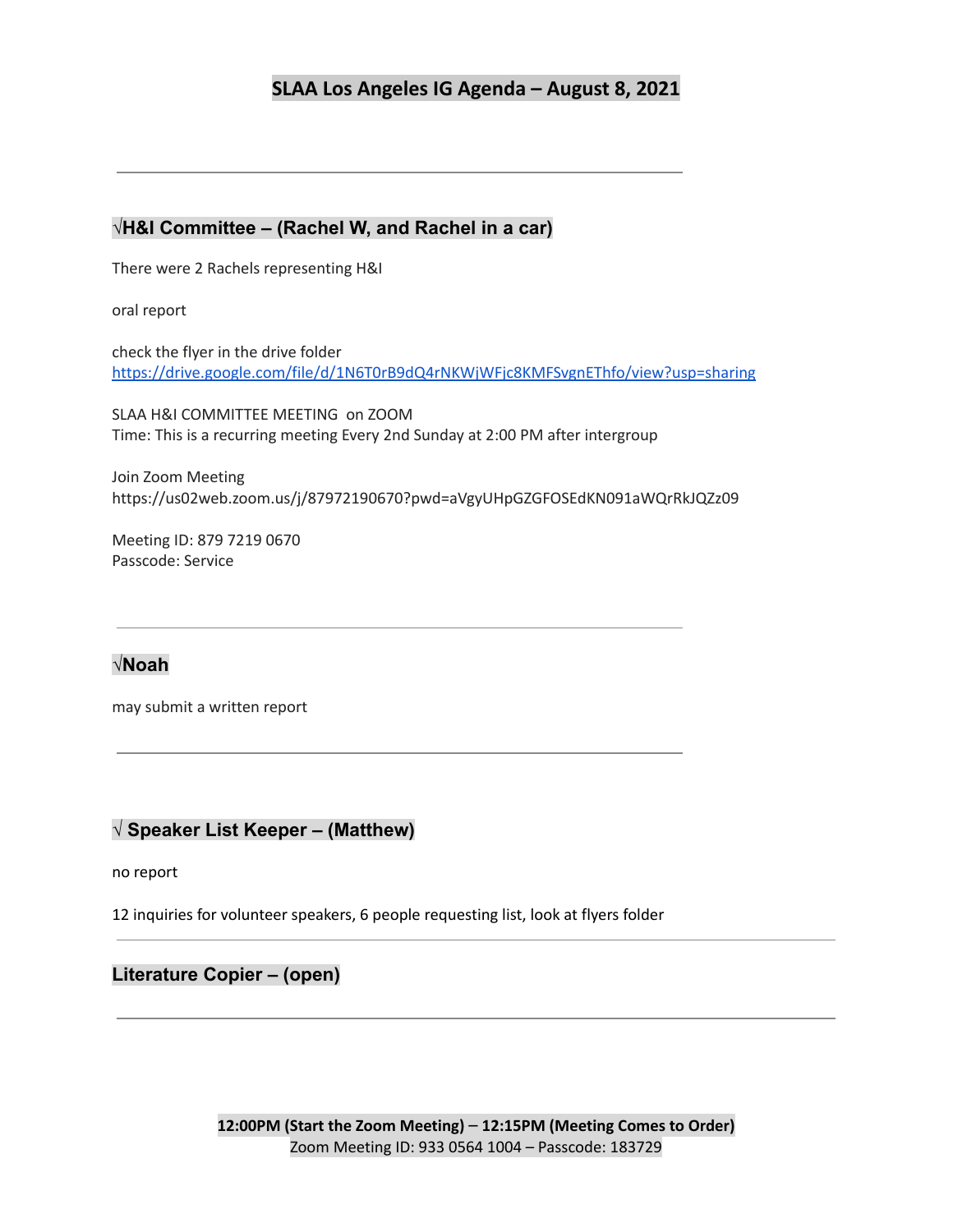## **Audio Library Committee – (Terhys)**

#### \*carried over from June\*

- Recorded speaker shares available at: https://www.slaalosangeles.org/audio
- • the language in the release form has been updated to include an ask for consent to have a transcript made of the share
- • still working out how to get the auto transcript done
- Please consider recording new shares for this library! SLAA needs them!

## **√ ABM Delegates – (Glenn S, Jayk, Dianne, Gil, Robin (alternate), Rachel (alternate)**

Jayk submitted oral report and will put a written report in google drive:

Jaky and others attended the Annual Business Meeting with delegates from all the SLAA meetings. Contact them for details.

## **FWS Conference Committees:**

#### **Literature Committee Conduit – (Grayson)**

\*carry-over report from May\*

We meet on the 4th Saturday of the month at 9 am Pacific Time, the next regularly scheduled CLC meeting will be Saturday, May 22, 2021.

At our last meeting in April, we edited and discussed our "Letter to Newcomers to CLC."

We are meeting for extra meetings during the week for 1.5 hours each to edit a document called "Making the Most of Meetings." This is a draft S.L.A.A. document. It is currently in review & is not currently conference-approved literature, but the Conference Literature Committee hopes it will be reviewed by the Conference summer 2021.

Our next meeting to edit and discuss this document is Wednesday, May 12, 2021 (1.5 hours) 5 pm PST; 6 pm MST; 7pm CSD; 8 pm EST Meeting ID: 853 1624 4315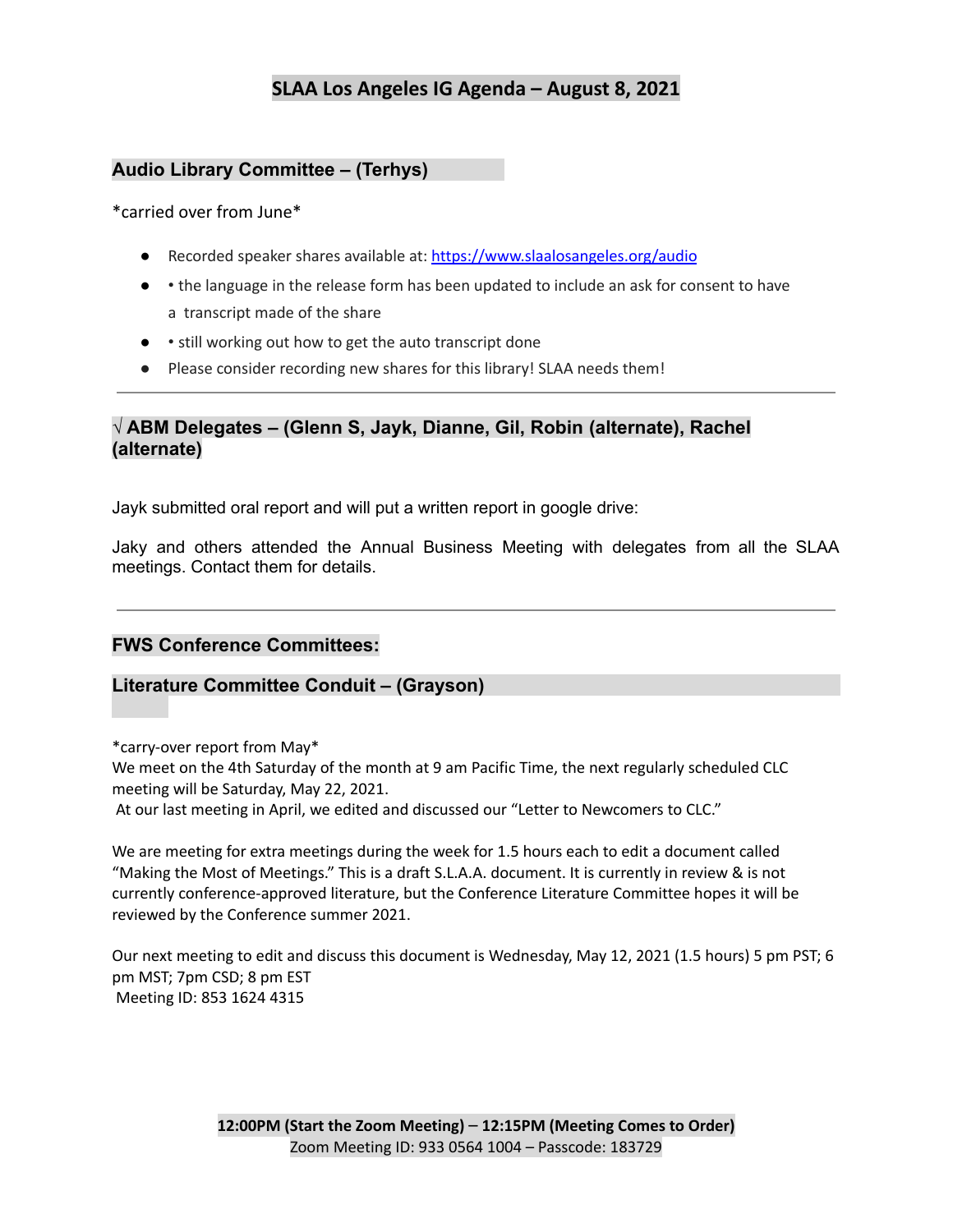# **Sponsorship Committee Conduit – (Kev)**

Working on a new sponsorship pamphlet and possibly a sponsorship booklet.

## **Steps, Traditions, & Concepts Conduit – OPEN**

#### **Translation Committee Conduit – (OPEN)**

## **Diversity Committee Conduit – (Ellie)**

1) The CDC typically meets **the first Saturday of the Month** at Pacific 9:00am; Mountain 10:00 am Central-11:00 am; Eastern 12:00 pm; UK 5:00 pm. We also meet during the S.L.A.A. Annual Business Meeting.

**2) ABM** dates are August 3-6, 2021, Tuesday- Friday. This committee will have 2 meetings during the ABM. Here is when we will have elections for next Chair and Vice Chair. Though Vice Chair position is currently open.

3 **)** Workshop Subcommittee – Working on Diversity and Inclusion workshop slides. Expected to finish by end of the year.

a. Meets 3<sup>rd</sup> Thursday of the month. Please reach out to <u>elliefortwelve@gmail.com</u> if interested.

b. Live Captions For Zoom Subcommittee starting up

4) Trying to gather stories of experience, strength and hope for the Diversity Focus Journal

# **Special Announcement from SLAA FWS regarding the Annual Business Meeting:**

The Board Technology Committee (BTC) has out an urgent request for tech savvy fellowship members to help at this year's Annual Business Meeting (ABM). The level of technology required to produce a full ABM, including Items for Discussion (IFDs) and Motions, requires much behind the scenes assistance. Volunteers would have the opportunity to witness the ABM and gain understanding of the process. This experience would be extremely valuable to those who volunteer!

We are only three and a half weeks away from the ABM, please get the word out to your committee members so they can spread the word to their groups and Intergroups.

Anyone interested can send the BTC chair, Christina, an email at christinajoyempowered@gmail.com. They would need to have good zoom experience and availability on Tuesdays at 10am PST to test with the BTC.

#### **SLAA Los Angeles, Inc. Board of Trustees** – (Dave G, chair)

[https://drive.google.com/file/d/1PIrHlpMKdtYW5zX19B\\_6CDlLVpeo2TRv/view](https://drive.google.com/file/d/1PIrHlpMKdtYW5zX19B_6CDlLVpeo2TRv/view)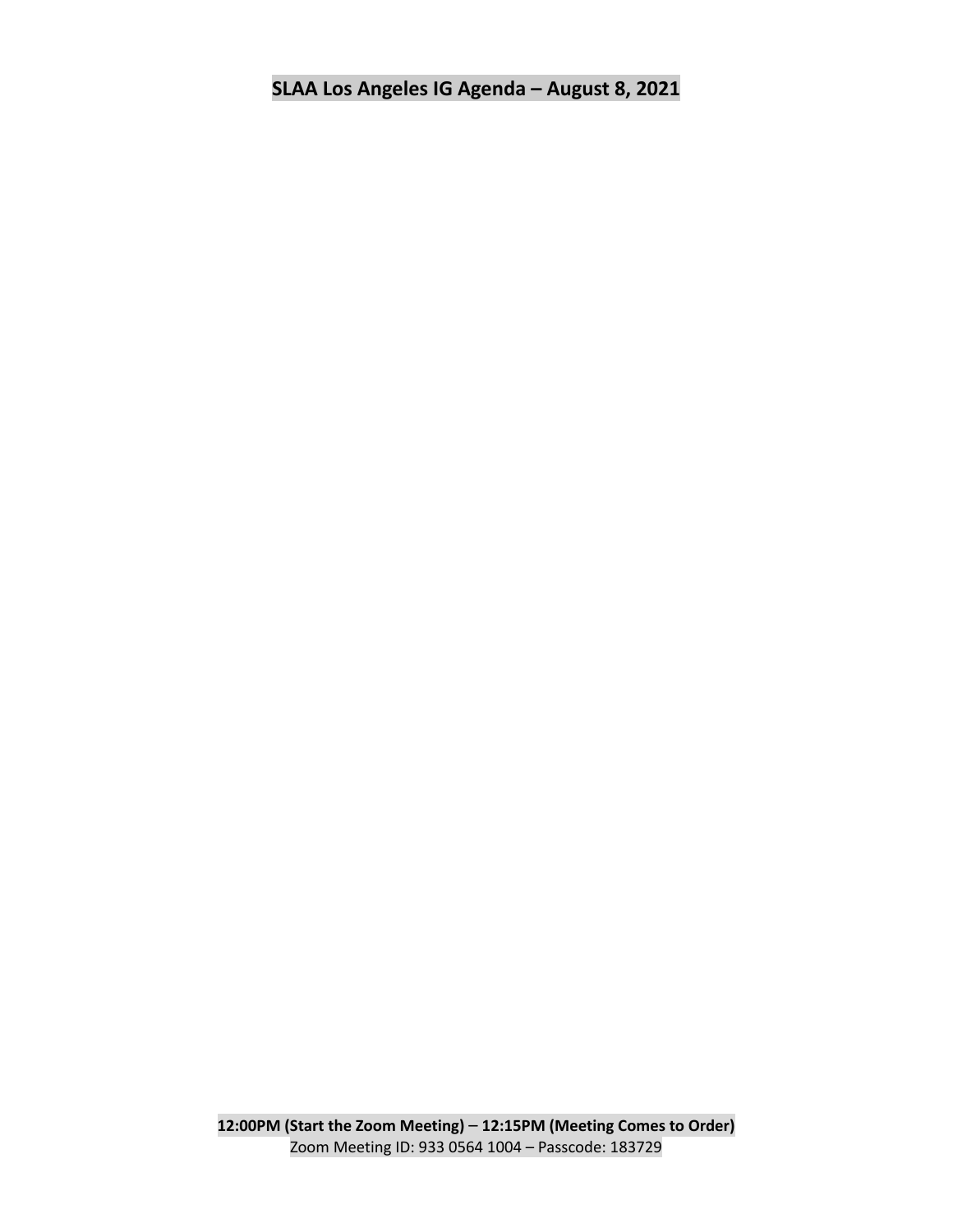# **6. Tabled Business**

Motion B - The physical meeting location will get tabled till next month

Motion C will be postponed as well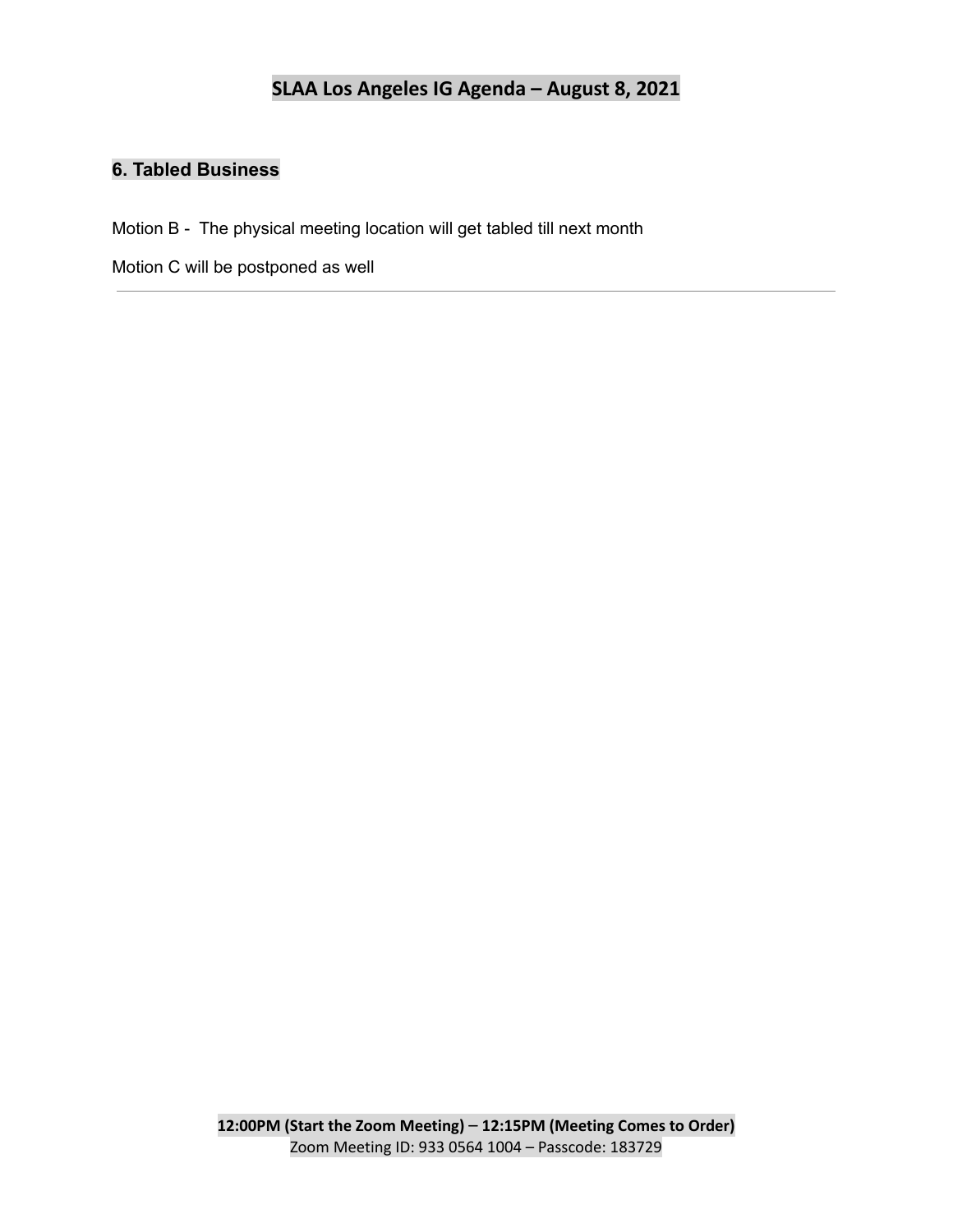## **7. New Business Motion A - Operating Reserve**

● Motion (SLAA LA Board): Establish an operating reserve of \$15,000, based on six (6) months operating

costs (\$10,000) plus literature reserve (\$5000). Each year at the end of the third quarter (9/30), after all ABM expenses have been paid, the Treasurer will donate any amount over \$15,000 to S.L.A.A. Fellowship- wide Services. (See attachment for details)

#### **MOTION:**

Establish an operating reserve of \$15,000, based on six (6) months operating costs (\$10,000) plus literature reserve (\$5,000). Each year at the end of the third quarter (9/30), after all ABM expenses have been paid, the Treasurer will donate any amount over \$15,000 to S.L.A.A. Fellowship-wide Services.

**Financial Analysis:** 

|                                                           | 12 Mos. | 6 mos  |
|-----------------------------------------------------------|---------|--------|
|                                                           |         |        |
| <b>Fixed Operating Costs</b>                              |         |        |
| ABM Registration (4 delegates @ \$3,000)                  | 12,000  | 6,000  |
| Liability Insurance                                       | 2,155   | 1,078  |
| Room Rent                                                 | 1,440   | 720    |
| Sales Tax                                                 | 1,200   | 600    |
| Literature copying                                        | 1,200   | 600    |
| Zoom Rent, Telephone, PO Box rental, PayPal fees; website |         |        |
| hosting; Literature tracking software, misc.              | 2,005   | 1,003  |
| <b>TOTAL FIXED COSTS</b>                                  | 20,000  | 10,000 |
| Literature                                                |         |        |
| Basic Texts - minimum order for discount                  |         | 1,940  |
| Other                                                     |         | 3,060  |
| TOTAL LITERATURE RESERVE                                  |         | 5,000  |
| TOTAL OPERATING RESERVE (6 mos.)                          |         | 15,000 |

There were no questions.

#### **Pros:**

Diane - we don't want to hoard money

Dave - seemed to be a good number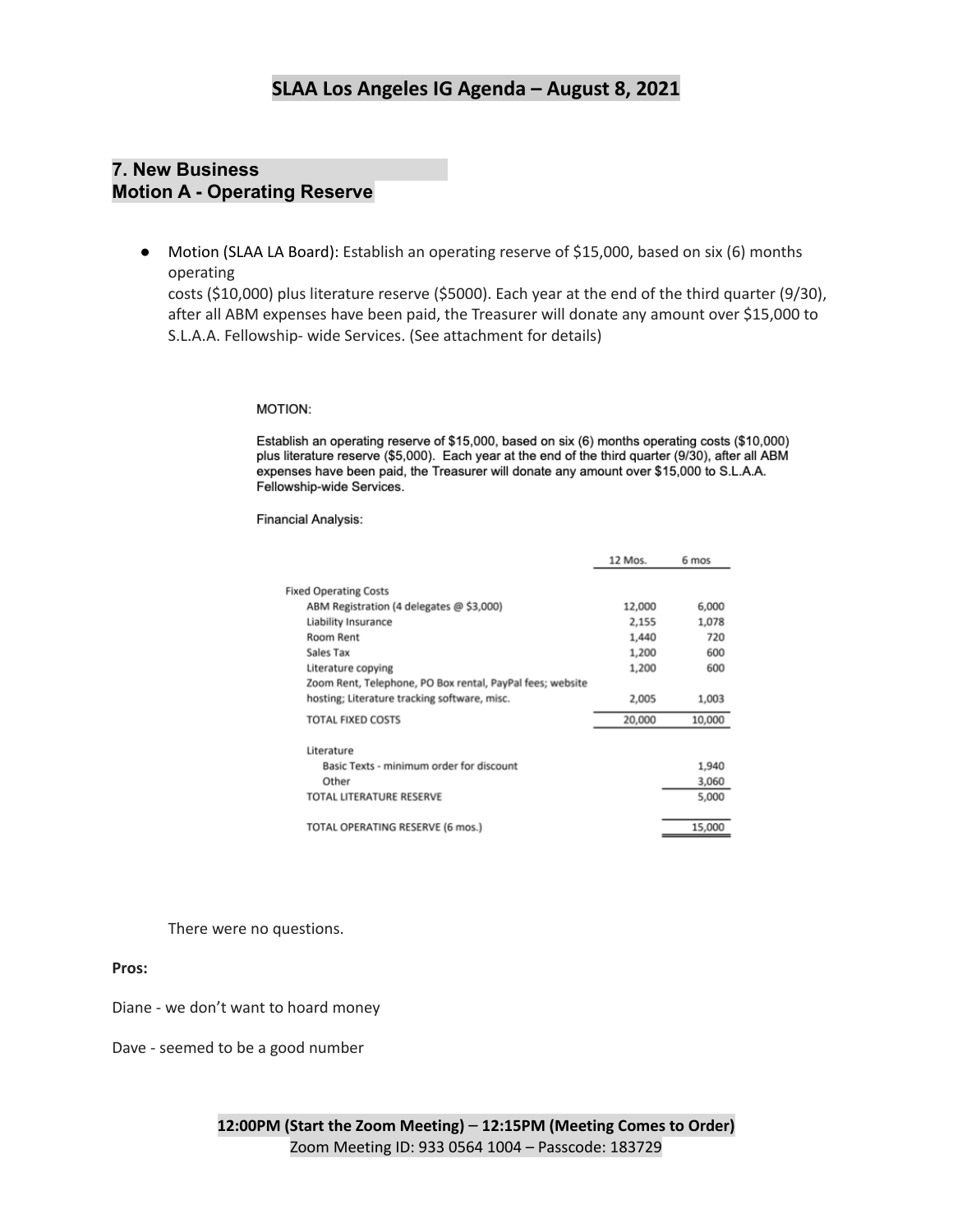Jayk - self supporting goes beyond bills and having a prudent reserve

**Cons:**

no cons

**Vote:**

In Favor: 47

Against:

Abstain:

Unanimously passes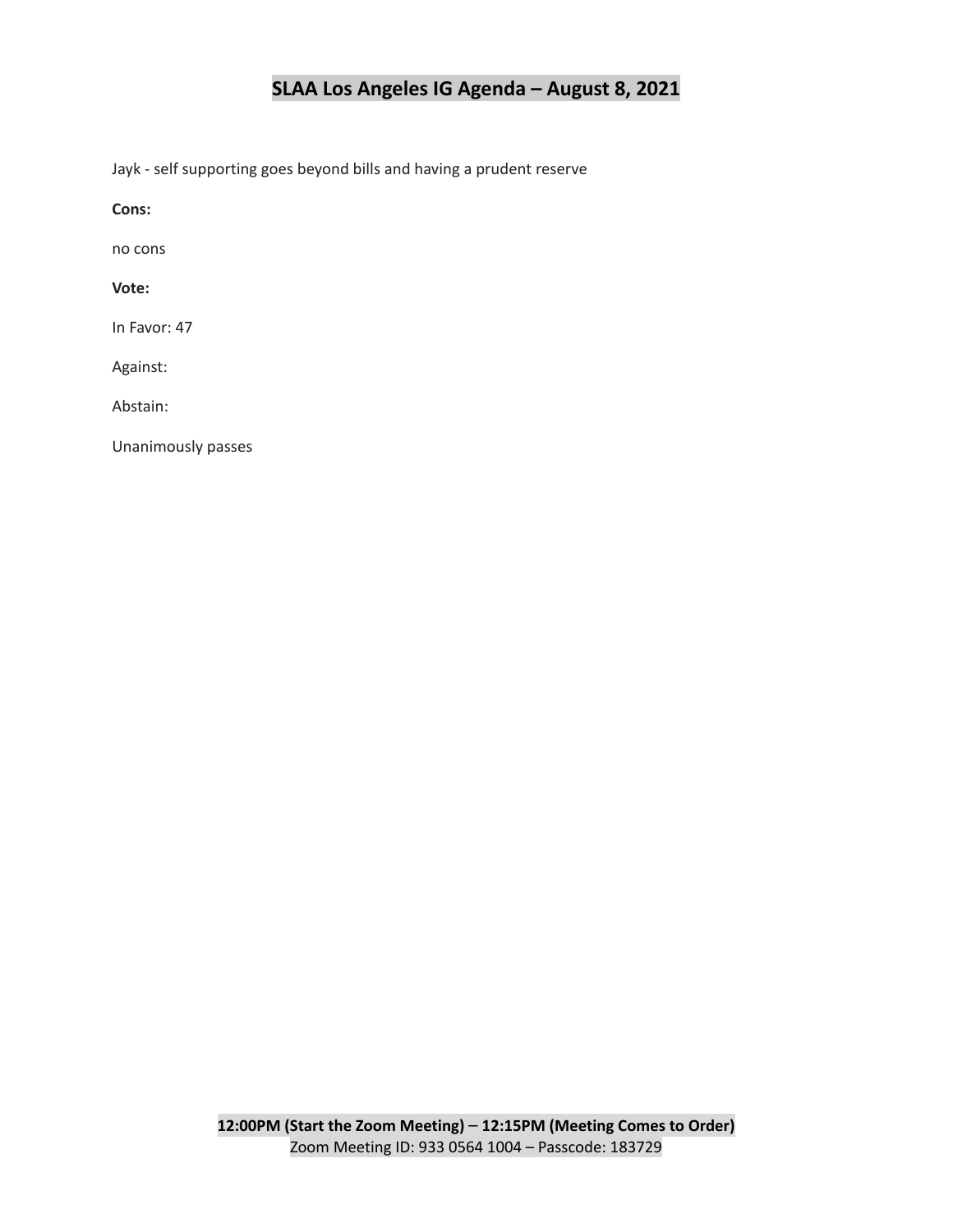#### **Motion B - Meeting Location**

● Motion (Max B.): To change the location of our 2<sub>nd</sub> Sunday of the month meeting to SHARE! Culver City. (See attachment for details.)

To change the location of our 2nd Sunday of the month meeting to: SHARE! Culver City

Details:

SHARE! Culver City 6666 Green Valley Circle Culver City CA, 90230

<https://goo.gl/maps/u5qCBmKY5vw77UQb7>

The room will accommodate 100 people.

The rent will be \$25 a month but our group conscience may increase that amount as a donation. We will have a 4 hour block from 12:00pm to 4:00pm if needed.

We will have access to a Hi-tech video conference system to enable the continued use of zoom if needed. We would need a setup and breakdown crew to adjust the room for the meeting.

The location is close to public transportation Metro 110 bus and the 405 and 90 freeways. It has ample parking. We will be able to start our meeting as of Sep 12, 2021.

#### **Questions**

Jayk, Rachel - is the old place available? The old place has no reopening information

Jamie - question about 100 people, never been but asking if there's open windows - No, just a door, ventilation system updated

Max B - spacious, same amount of space as previous, may need to adjust lit table

Glen and Lisa - have we voted to go back to face to face? No

Sarah - we need to vote about vaccination

James - is there parking ? parking lot, street parking, includes ramp

Can people stand outside? yes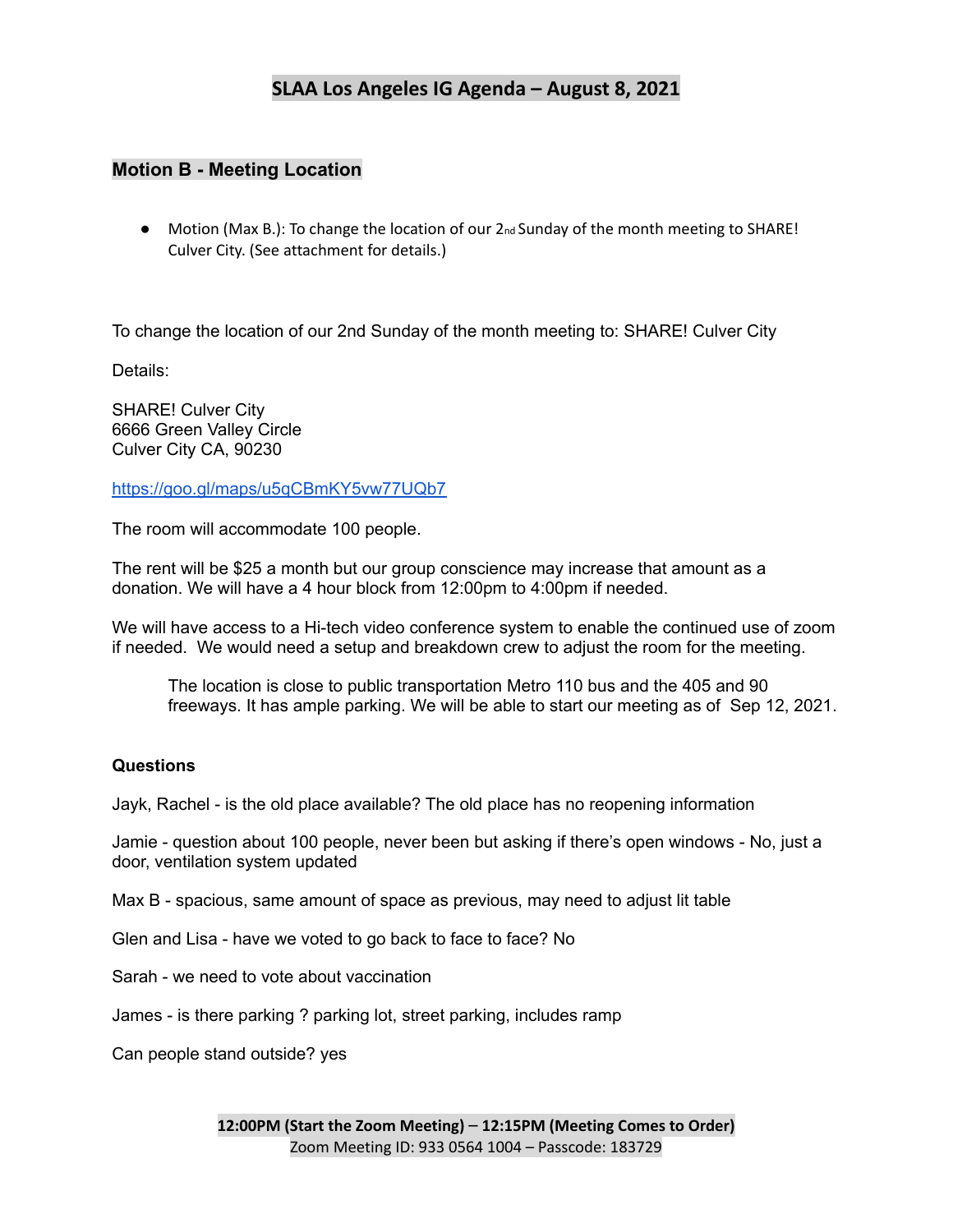#### **Pros:**

Rachel - we will follow LA county guidelines

Diane - it's a nice space, concerns about going in person, door only goes to a hallway

Dave - good to get back to in person meetings, parking is a problem, zoom helps

#### **Cons:**

Sarah - theres a 4th wave of COVID - motion needs to be more specific about distancing and masks, concerned about vaccination proof (with retreats specifically)

Andy - concerned about distancing to the extreme edge of LA (thinking of people from Pasadena)

Glenn - not sure if we've explored other options

#### **In Favor:**

43%

21

#### **Against:**

35%

17

#### **Abstain:**

22%

10

Max if we table this they, might not have the room

## **Motion: Rachel W moves that we revisit next month, Sarah S seconds**

the majority of people want more time to revisit the topic next month

Additional Comments:

Jayk felt there should be more options and an informed group conscious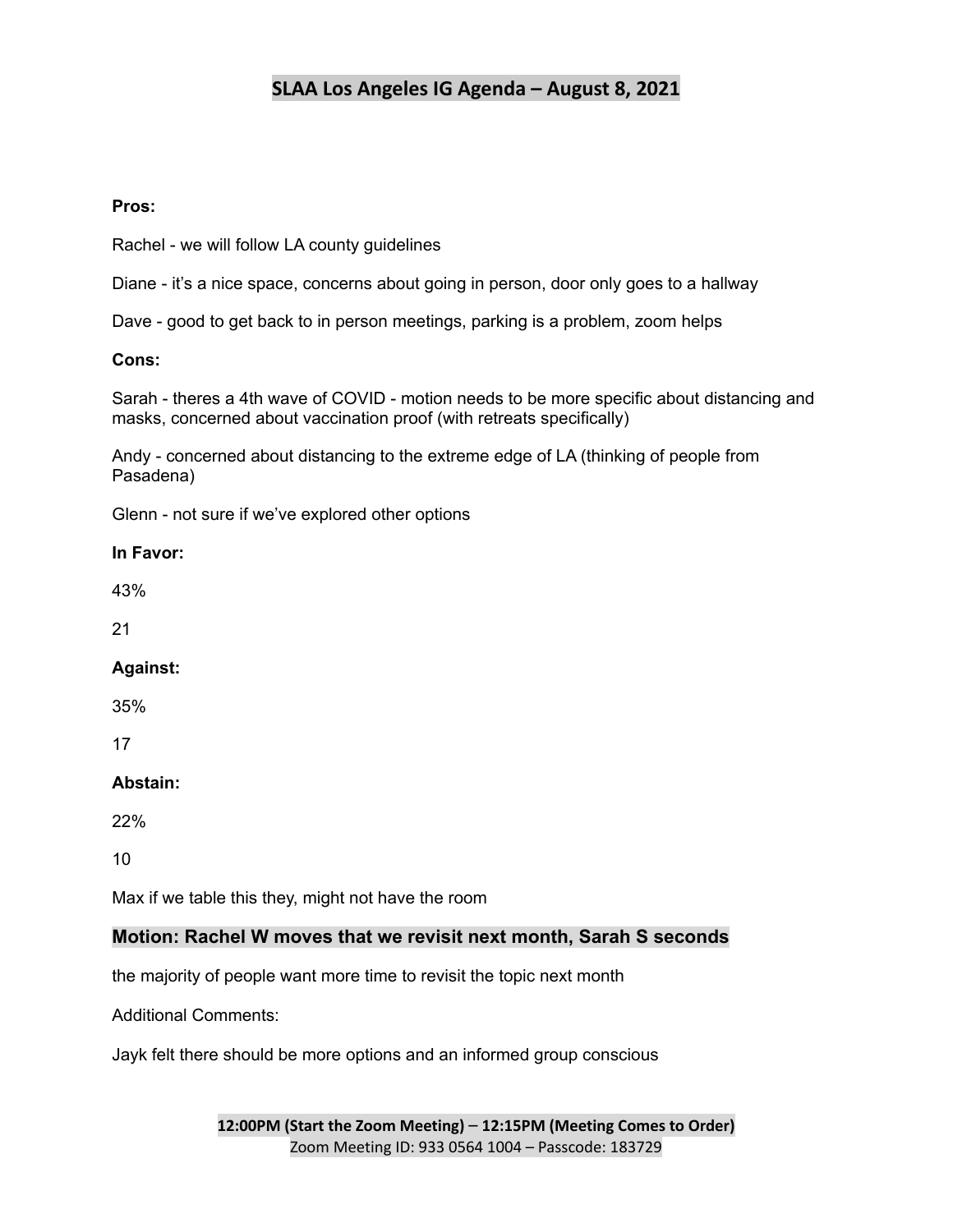Glenn and Lisa - we could give Max \$25 to hold space. this should be a ⅔ vote, we never used to do abstentions

Kev - it seemed like we were voting on 2 things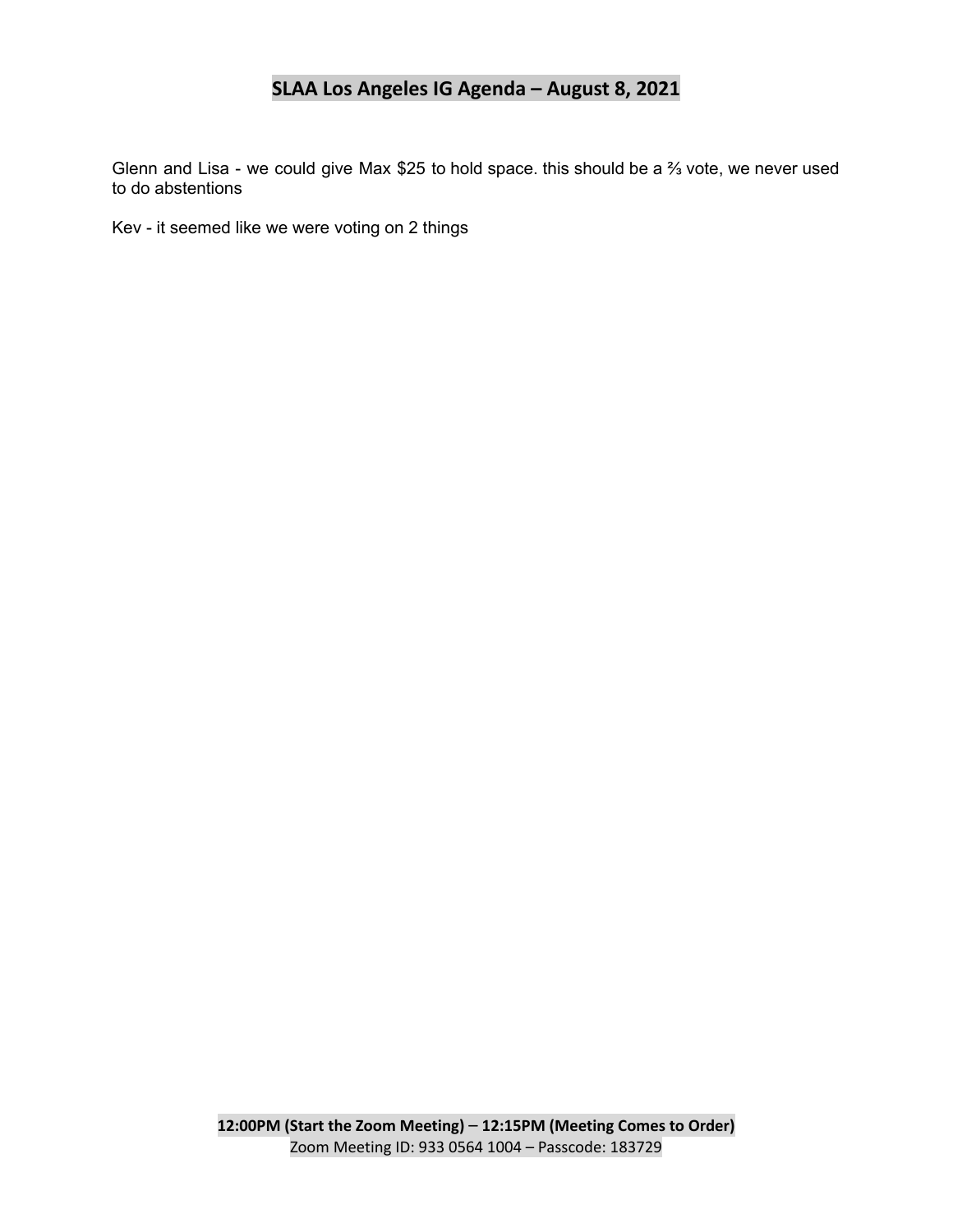# **Motion C**

● Motion (Jayk): Each year, in advance of the ABM, a 1.5 hour separate Intergroup meeting would be scheduled so that the delegates can share the agenda items with the Intergroup members and record the members' feedback. Attendance by Intergroup members would be optional. The order of the items and motions to be discussed, as well as the time spent on each, would be determined by the delegates.

This motion will be tabled until next time